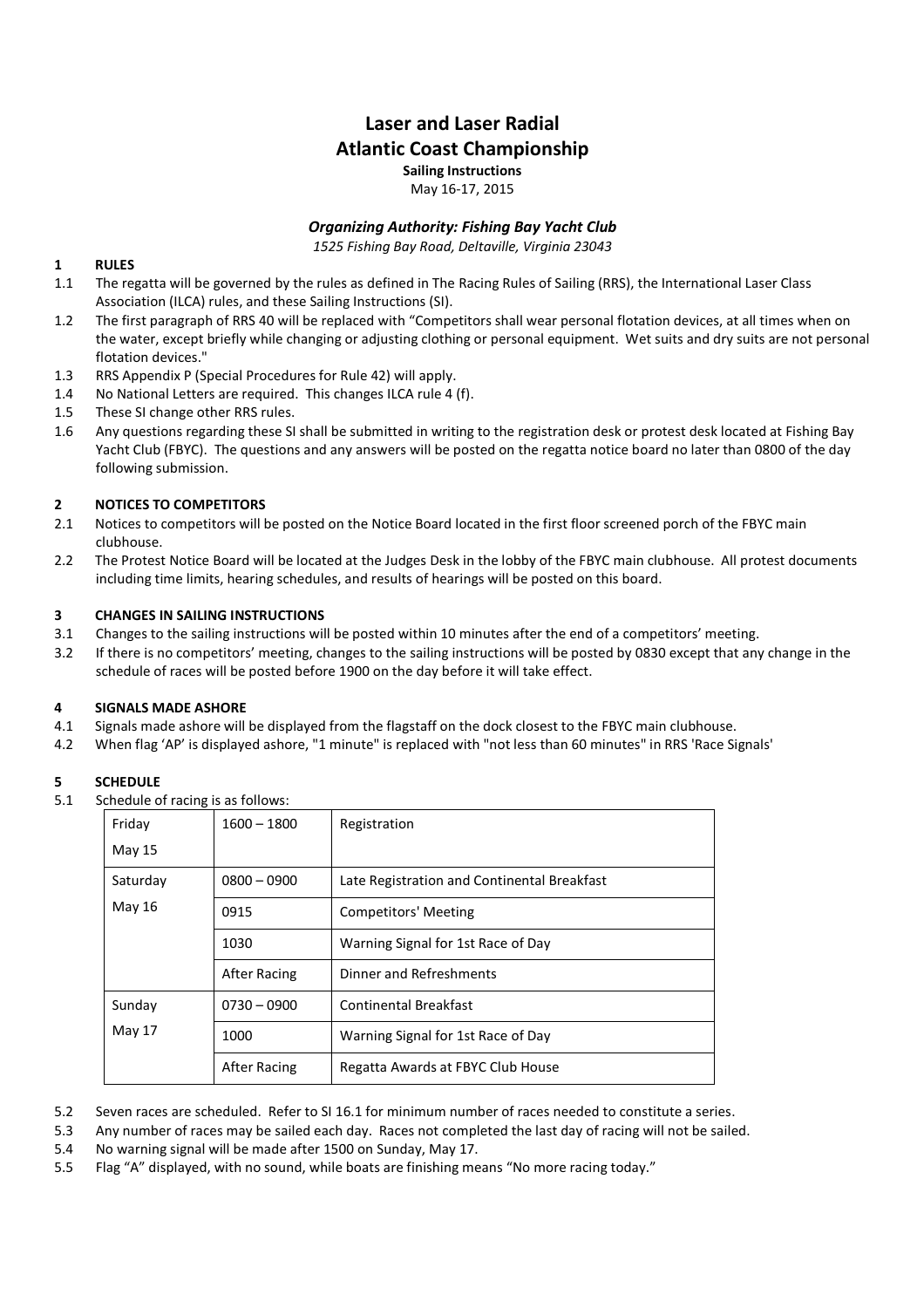## **6 CLASS FLAGS**

- 6.1 The Laser Class flag will be a white flag displaying the 'Laser' logo.
- 6.2 The Laser Radial Class flag will be a red flag displaying the 'Laser' logo.

## **7 CHECK-IN, CHECK-OUT**

- 7.1 Before the warning signal of a boat's first race each day, each boat shall sail on starboard tack past the stern of a designated race committee boat displaying flag 'L' prior to the warning signal and hail her sail number until acknowledged by the Race Committee repeating the boat's number.
- 7.2 A boat failing to comply with SI 7.1 shall receive a 20% scoring penalty in the first race of the day in which she competes without a hearing, calculated in accordance with RRS 44.3(c). This changes RRS 63.1 and A5.
- 7.3 A boat that retires from a race, or does not intend to compete, shall make a reasonable attempt to notify the Race Committee as soon as possible.

#### **8 RACING AREA**

- 8.1 The racing areas will be on the Piankatank River between Fishing Bay and Godfrey Bay and on the Chesapeake Bay near the mouth of the Piankatank River between Stingray Point and Gwynn Island.
- 8.2 The chart insert shows the location of the racing areas.
- 8.3 The racing area for the first race of each day will be posted on the Notice Board.

#### **9 MARKS**

- 9.1 Marks 1, 2, 2s, 2p, 3s, and 3p will be orange cylinders. Mark 4 will be a yellow tetrahedron. Marks 5s and 5p will be orange tetrahedrons. Mark 1a will be a small round ball.
- 9.2 New marks, when used in accordance with SI 11 will be yellow cylinders.

#### **10 THE START**

- 10.1 The starting line will either be between staffs or halyards with yellow flags on race committee boats at each end of the line, OR between a staff or halyard with a yellow flag on a race committee boat at the starboard end and a yellow cylinder mark.
- 10.2 A boat that starts more than 5 minutes after her starting signal will be scored DNS without a hearing. This changes RRS 63.1, A4, and A5.
- 10.3 RRS 26 is modified by adding 'U' as a visual preparatory signal. If flag 'U' has been displayed as the preparatory signal, no part of a boat's hull, crew, or equipment shall be in the triangle formed by the ends of the starting line and the first mark during the last minute before her starting signal. If a boat breaks this rule and is identified, she shall be disqualified without a hearing but not if the race is restarted or resailed or postponed or abandoned before the starting signal.

#### **11 CHANGE OF THE NEXT LEG OF THE COURSE**

11.1 To change the next leg of the course, the Race Committee will lay a new mark (or move the finishing line) and remove the original mark as soon as practicable. When, in a subsequent change of course, a new mark is replaced, it will be replaced with an original mark.

#### **12 THE FINISH**

12.1 The finishing line will either be between staffs or halyards with orange flags on race committee boats at each end of the line, OR between a staff or halyard with an orange flag on a race committee boat at the starboard end and an orange cylinder mark.

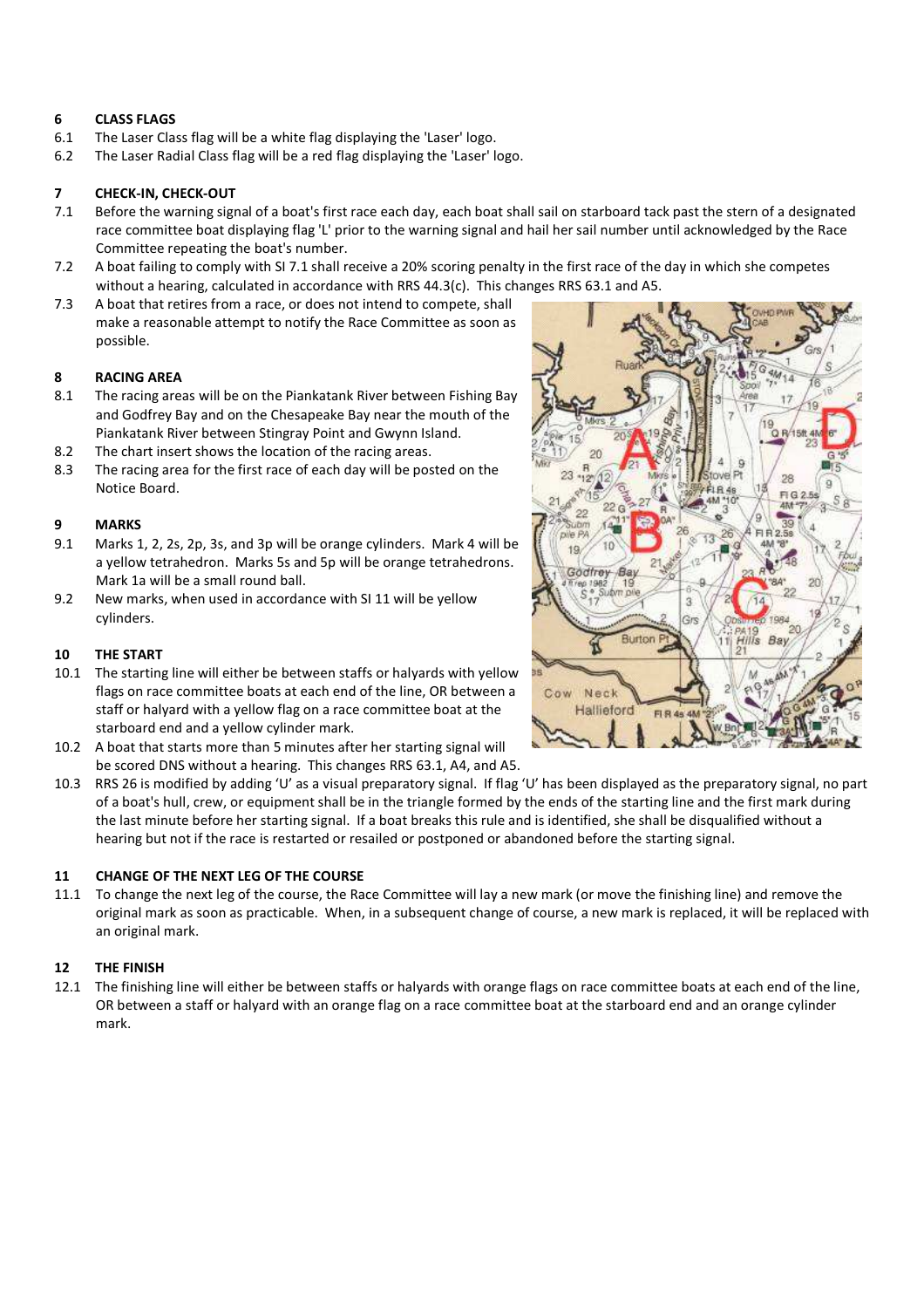# **13 COURSES**

- 13.1 The courses will be:
	- **ILCA Trapezoid Course**



- 13.2 The race committee will designate the course by displaying a letter 'O' (Outer Trapezoid Course), 'I' (Inner Trapezoid Course), or flag 'W' (Windward Leeward Course) no later than the warning signal on a magnetic board on the starboard side of the signal boat.
- 13.3 If only one mark of a gate is present, it should be treated as a mark of the course, and rounded to port.

#### **14 TIME LIMITS**

- 14.1 If no boat passes the first mark within 30 minutes, the race will be abandoned.
- 14.2 If no boat finishes within 120 minutes, the race will be abandoned.
- 14.3 Boats racing 15 minutes after the first boat finishes, and not thereafter retiring, being disqualified or given redress, will be score TLE (Time Limit Expired), and should proceed to the starting area if another race is scheduled. The race committee boat at the finishing line will lower the blue flag with a long sound signal when the finishing period expires. This changes RRS 35.

#### **PROTESTS AND REQUESTS FOR REDRESS**

- 15.1 T**h**e protest time limit is 60 minutes after the race committee signal boat docks after the last race of the day. The same time limit applies to protests by the Race Committee and Protest Committee about incidents they observe in the racing area and to requests for redress. This changes RRS 61.3 and 62.2.
- 15.2 The Race Committee will post a list of penalties being assigned by the Race Committee prior to the end of the protest time limit. The deadline for requesting redress based on these scores will be 30 minutes after the protest time limit.
- 15.3 A notice of protests filed and approximate hearing times will be posted on the Protest Notice Board within 20 minutes after the expiration of protest time. This posting constitutes the notice required for Race Committee and/or Protest Committee protests required under RRS 61.1 (b).
- 15.4 Breaches of SI 7 will not be grounds for a protest by a boat. This changes RRS 60.1 (a).

#### **16 SCORING**

- 16.1 A minimum of two completed races shall constitute a regatta.
- 16.2 RRS Appendix A is changed such that if fewer than six races are completed a boat's series score will be the total of her race scores.
- 16.3 The score (prior to application of other penalties) of boats scored TLE will be points equal to the number of boats finishing within the time limit plus one point by the Race Committee without a hearing. This changes RRS A4.2, A5, and A11.